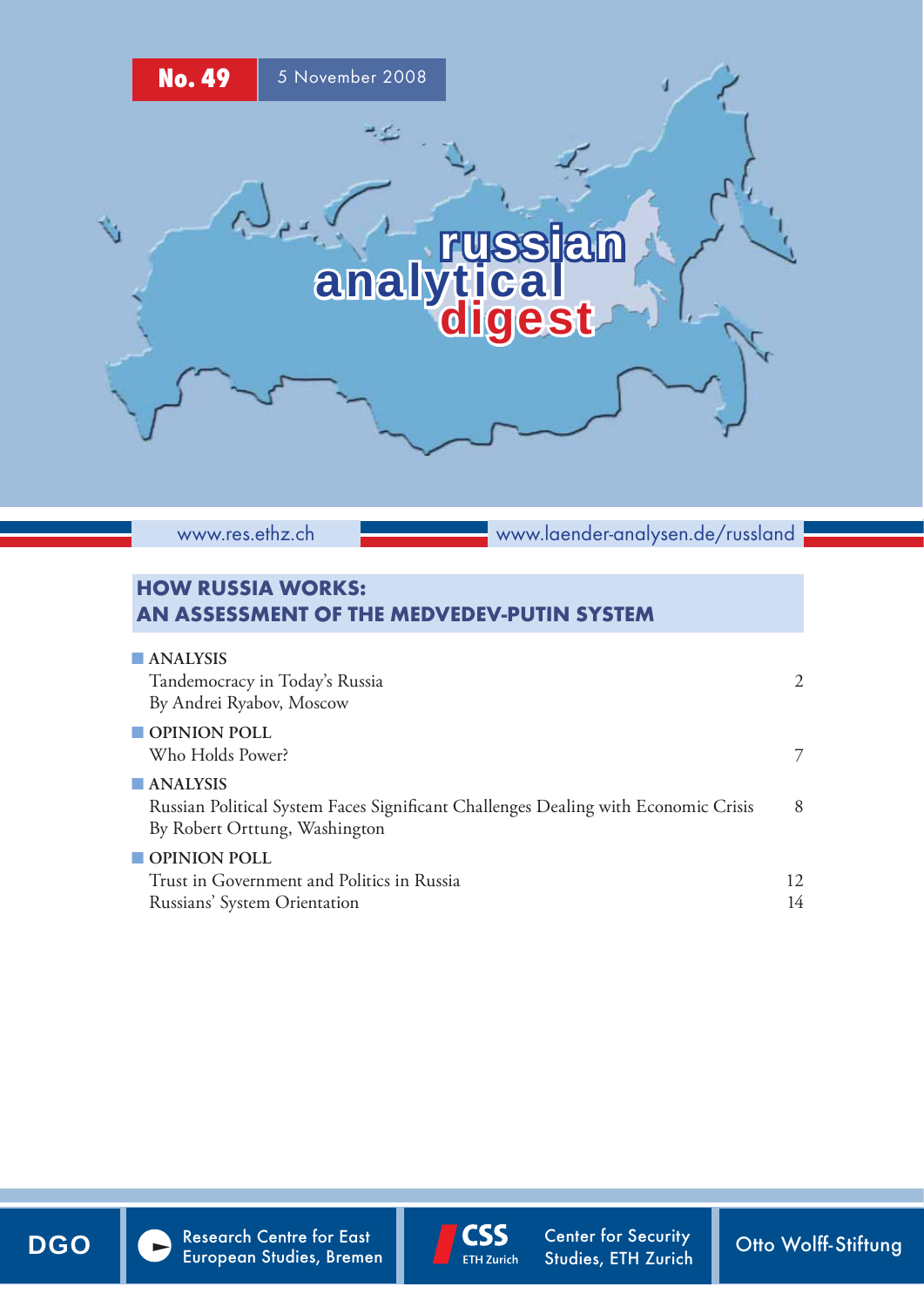

Analysis

# **Tandemocracy in Today's Russia**

By Andrei Ryabov, Moscow

### **Abstract**

Tandemocracy is the best term to describe the evolving relationship between President Dmitry Medvedev and Prime Minister Vladimir Putin. Putin and his close allies decided that he should remain in power even if he did not want to change the constitution to give himself a third term as president. Accordingly, Putin chose to take the position of prime minister and selected Medvedev as the next president. The transition was carried out on the basis of informal agreements that preserve the personalistic nature of the regime established under Putin. These arrangements continue to undermine formal institutions in Russia. Within the tandem Putin remains by far the most powerful player. Currently, the two leaders are cooperating, but observers question whether this cooperation will eventually turn into competition. The global economic crisis makes relations more complicated than they have been until now.

## **The Crux of the Problem**

Six months have passed since a new system of power began to function in Russia, one in which there are two practically equal centers for making decisions in the persons of President Dmitry Medvedev and Prime Minister Vladimir Putin. This system has been described in various ways: "diarchy," "dualism," "duumvirate," and "bi-centered." More recently, observers have begun to describe the system as a "tandemocracy."

This latter term has been gaining popularity for two reasons. First, traditionally in Russian, when you use the terms "diarchy," "dualism" or "bi-centered," you a priori have in mind competition between two centers of power, even if only within a limited context. The term "duumvirate" derives from classical history and is understood as something born of circumstances and therefore unstable. In this sense, the concept of "tandemocracy" is a useful counterpoint since it emphasizes cooperation between the two centers of power. Today, this concept is a better description of reality, since until now the system for making decisions, at least in the public sphere, strives for coordination between the two centers of power. This approach is particularly obvious in foreign policy. While individual specialists have been able to discern some differences in the positions of Medvedev and Putin, in practice, their actions are well coordinated and it is difficult to see any difference in their international approaches. In domestic policy, Medvedev and Putin have publicly disagreed only on rare occasions and analysts have to work hard to find these cases.

Second, typically the Russian literature uses the first four terms to describe systems in which the two centers of power are based on constitutional and other legal norms or official agreements. But the existing

configuration of power is based only on the personal agreement between the president and the prime minister. Making the transition from the presidential monocentrism to the Medvedev-Putin tandem does not require amending the constitution or revising any constitutional laws, such as the law on the Russian government. Based on these considerations, we will use the term "tandemocracy" to describe the new configuration of power in Russia.

The main questions which arise among political scientists and experts in regard to this political configuration usually come down to: who is the chief in this relationship, how stable and long-lived will the relationship be both in and of itself and in the face of potential political challenges. The following article will address these questions.

### The Origin of the Construction as the Key **to Understanding Its Nature**

The reasons for the appearance of the new power configuration, which is in no way based on the logic of the development of modern Russian statehood, can largely be explained through an understanding of the particular features of the transition in power from President Putin to Medvedev in the spring of 2008. But, to start at the beginning, it is necessary to point out that Russia, like the majority of post-Soviet countries in the process of post-Communist transformation, did not create stable rules for the transition of power. Moreover, the weakness and instability of the political institutions became one of the defining characteristics of Russia's post-Communist development. Accordingly, one of the most important tasks of the transition remained unfulfilled. Formally, the transition of power in Russia takes place on the basis of competitive presidential elections.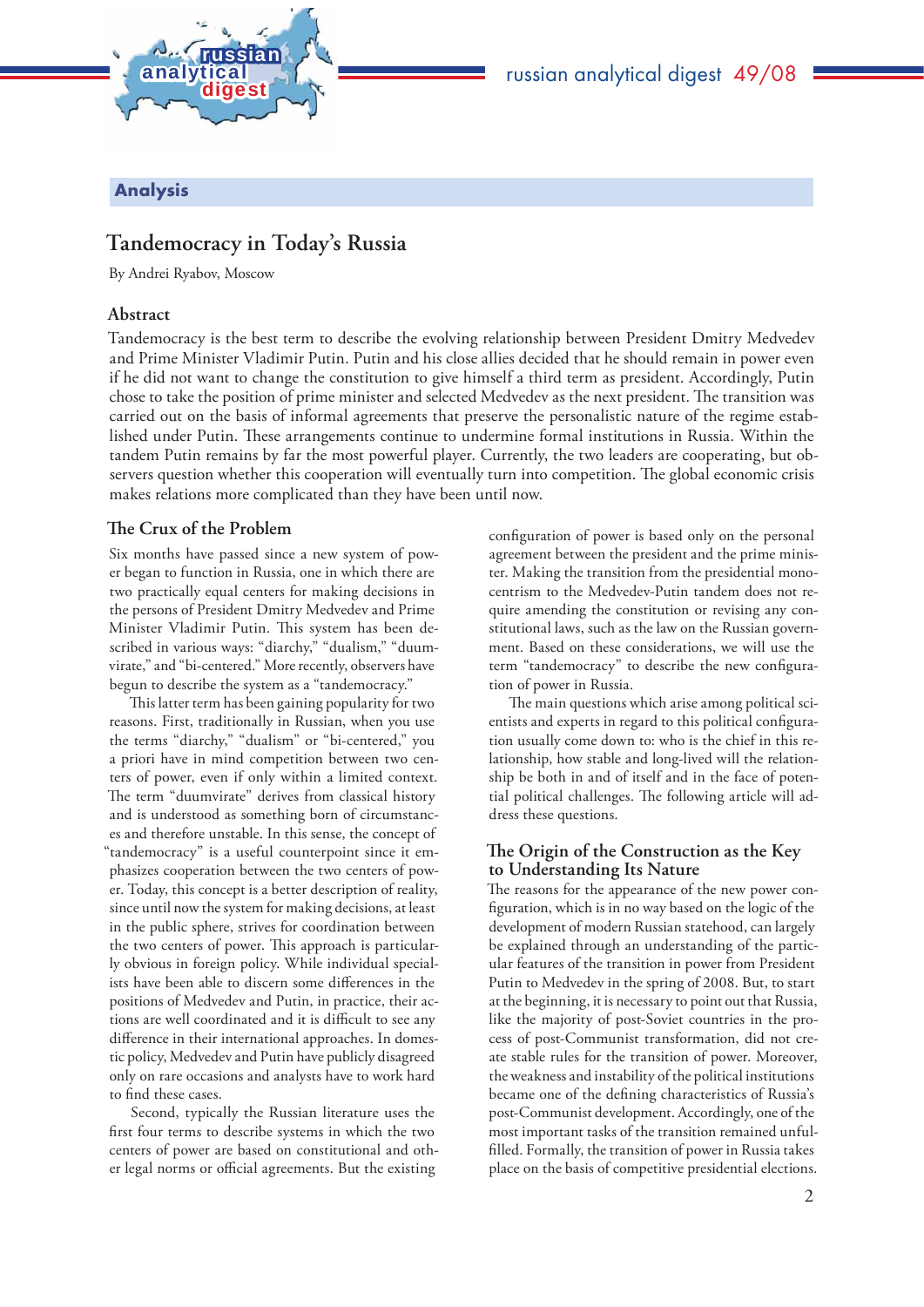However, it is no secret that the name of the new head of state became known before election day. The previous president appointed him, either on the basis of his own view of the overall situation in the country and at the summit of power, or after informal consultations with the most influential people and groups among his advisors. In other words, in Russia's political system the transfer of power depends on numerous factors, most of which are in constant flux and therefore difficult to predict.

**analytical<br>digest** 

russian

The contradictory situation before the elections complicated the transfer of power in spring 2008. On one hand, President Putin, who according to the Constitution should leave office at the end of his second term, enjoyed enormous popularity, both among the elite and the masses. On the other hand, there was no one who could match Putin's authority and influence, while also serving as a consensus figure for the majority of interest groups that make up the Putin elite. This situation created a feeling of uncertainty in Russia's ruling circles and stoked fears about the threat that the political situation would become unstable if Putin left office. Therefore, several influential members of Putin's team suggested that he amend the constitution so that he could serve a third term as president in the interests of preserving stability at the highest level. Putin rejected these recommendations. It is hard to say what drove Putin to take this decision. Possibly, at that moment, he did not want to complicate relations with the West. Or, feeling somewhat tired from the burdens of power, he decided to take a pause, giving him a little more time to decide if he wanted to continue his political career. Putin's decision to leave the presidential post forced the power elite to seek a configuration of power that would maintain for the ruling team a dominant position in politics and simultaneously save them from internal divisions. Logically, this formula assumed preserving Putin's role in politics. The question was what his status and place would be in the political system. To resolve this problem, they proposed that Putin serve as "national leader," without holding any state position. They advised him to head the party of power United Russia, and in this capacity control the president and government along the Soviet model. Other suggestions included Putin serving as the speaker of the upper house of parliament or as the chairman of the Constitutional Court. Ultimately, Putin rejected them all because he understood that in contemporary Russia only a high post in the executive branch would give him significant political influence. Therefore, Putin chose the position of prime minister. But this office is

dependent on the will of the president and therefore is extremely vulnerable. Both Yeltsin and Putin replaced their prime ministers without making any public explanation to the country. Therefore, in an effort to better equalize the political influence of the president and prime minister, Putin officially took on the position of heading United Russia, while not actually joining the party. He apparently calculated that the official support of the parliamentary majority, in case of a breakdown in relations with the president, would provide additional defense for the cabinet of ministers and the prime minister from his unexpected removal in the manner of his predecessors.

In order to work successfully in his new role, Putin needed to find an appropriate candidate to succeed him as president. This person would have to be a member of his ruling team who would be acceptable to most of the leading interest groups and, as a minimum, if there were any objections, then from the smallest number among them. The successor also had to be a politician capable of negotiating and firmly supporting the agreements made during the transition of power and carrying out the responsibilities that he had accepted. Then First Deputy Prime Minister Medvedev met all of these demands. In this regard, he distinguished himself from the other first deputy prime minister Sergei Ivanov, who was long considered the most likely to succeed Putin. Ivanov, because of his arrogance and efforts to emphatically take the most important public roles, aroused doubts among many of the power elite that as president he would not break the agreements he had made with his predecessor about the division of power and responsibility in his favor. One cannot exclude that these considerations guided Putin in determining his successor.

### **Tandemocracy as a New Version of a Personalistic Regime**

The majority of political observers in Russia are convinced that the transfer of the presidential post from Putin to Medvedev was carried out on the basis of informal agreements, the content of which is known only to a narrow circle of individuals close to both leaders. Most assume that, according to these agreements, Putin preserved for himself control over the majority of ministries and agencies, including the power ministries, which are the most important bastions of power in contemporary Russia. Allowing the prime minister control over these posts contradicts the Russian constitution, which stipulates that the power ministries and the Ministry of Foreign Affairs are directly subordinate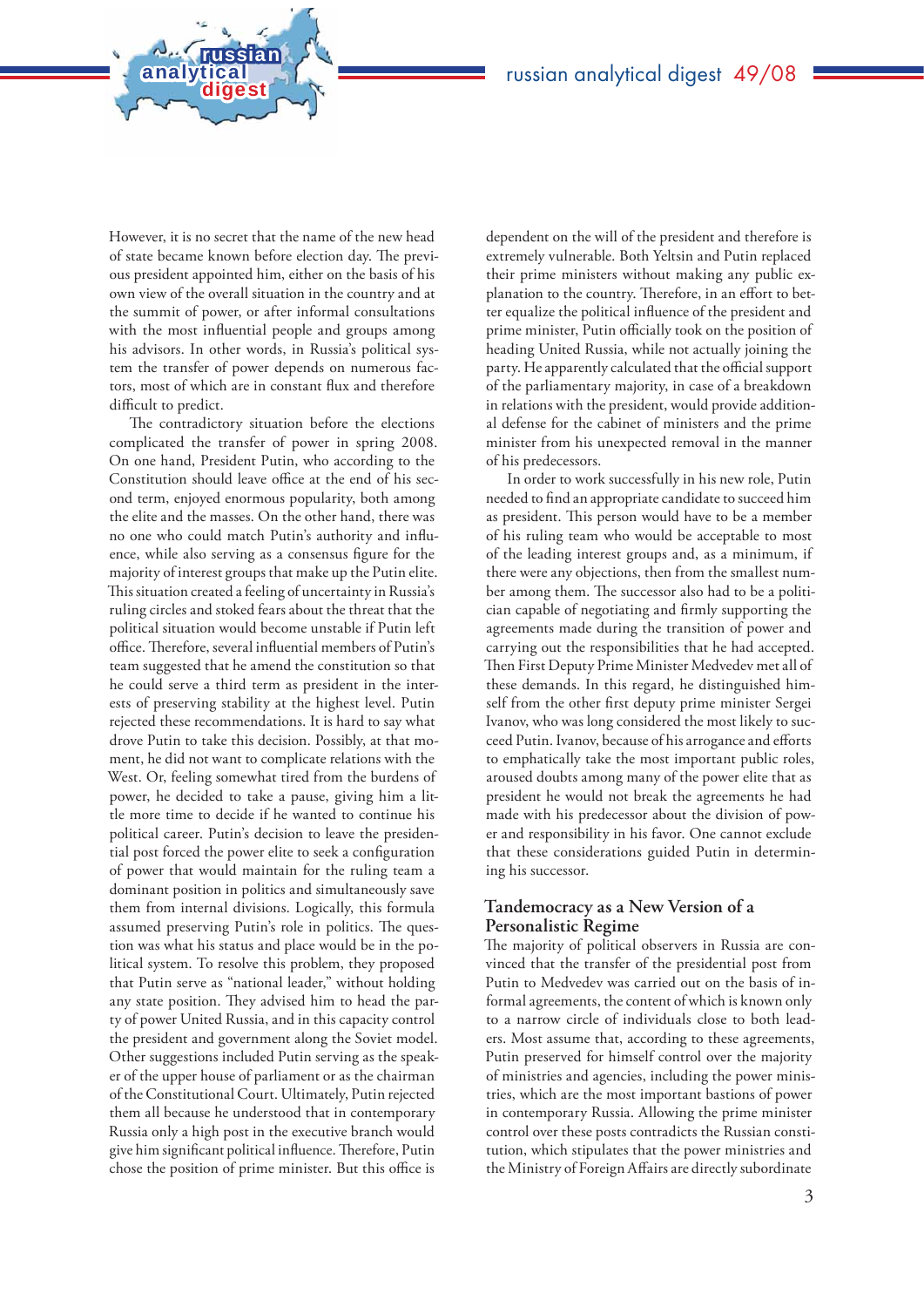

**analytical<br>digest** 

russian

The second factor allowing the prime minister to increase his own power within the tandem is the fact that the new president lacks his own constituency and team. Therefore it is completely logical that Medvedev only has one personal ally in the new government – Justice Minister Aleksandr Konovalov, who previously served as the president's envoy to the Volga Federal District. Other highly-placed officials who have been close to Medvedev since his university days include Supreme Arbitration Court Chairman Anton Ivanov and Federal Service of Court Bailiffs Director Nikolai Vinnichenko. These positions are far from the most powerful in the Russian governmental hierarchy. Medvedev's team includes new figures who have only decided to cast their lot with him as the country's leader recently. They include presidential press secretary Natalia Timakova and presidential economics advisor Arkady Dvorkovich. In general, however, the tandem depends on a united team, whose core is people who owe the prime minister their current position.

It might seem paradoxical, but the transition from presidential monocentrism to tandemocracy did not change the nature of the political regime in Russia, which as before remains personalistic. As in previous years, it is not based on strong institutions or legal bases, but on the power of the leaders and the personal agreements among them. In this sense, one can be sure that tandemocracy, as a personalistic regime, would not be created by any other individuals if they were to become president or prime minister. The model was created especially for Medvedev and Putin, taking into account the close personal and, according to several observers, friendly relations between them, lasting since the time of their joint work in the St. Petersburg mayor's office.

About half of Russia's population (48%) believe that the tandem of two politicians share power, according to a September poll conducted by the Levada Center. Twenty-eight percent believe that Putin holds power alone and only 16 percent think that Medvedev does. Thus, not only representatives of the political class, but just under a third of ordinary Russians think that Putin is the main decision-maker in the tandem.



*Sourece:* http://www.levada.ru/press/2008091901.html *19 September 1008*

#### **Cooperation or Competition?**

Are Putin and Medvedev cooperating or competing? This is the main question that Russian and foreign analysts are trying to figure out. How they see relations between the two leaders determines how such analysts see the future of tandemocracy. Most observers argue that this configuration is not stable. Competition is inevitable in the face of objective conditions, before which the two leaders are powerless. This point of view is based on two arguments. First, tandemocracy contradicts the many centuries' Russian political tradition of monocentric power. In a political system, where power is not based on institutions, but on personal relations, it is important to know concretely where and how decisions are made. Therefore, Russian bureaucrats, used to the idea that "in the heavens there can be only one sun," until now have some difficulties understanding how to behave in current conditions of tandemocracy. Second, in the Russian political system, the role of a monocentristic president is extremely important since the head of state serves as the supreme arbiter in resolving arguments and conflicts within the elite. In a situation in which there are two, approximately equal in influence, centers of power and a weak judicial system, such conflicts over time will inevitably undermine the stability of the authorities despite even the good personal relations between the president and prime minister. Advocates of this point of view argue that either the tandemocracy will evolve in the direction of a parliamentary republic, in which, following amendments to the constitution, the official leader of the country will be the prime minister, or the governing system will re-

*In Whose Hands is the Actual Power in Russia?*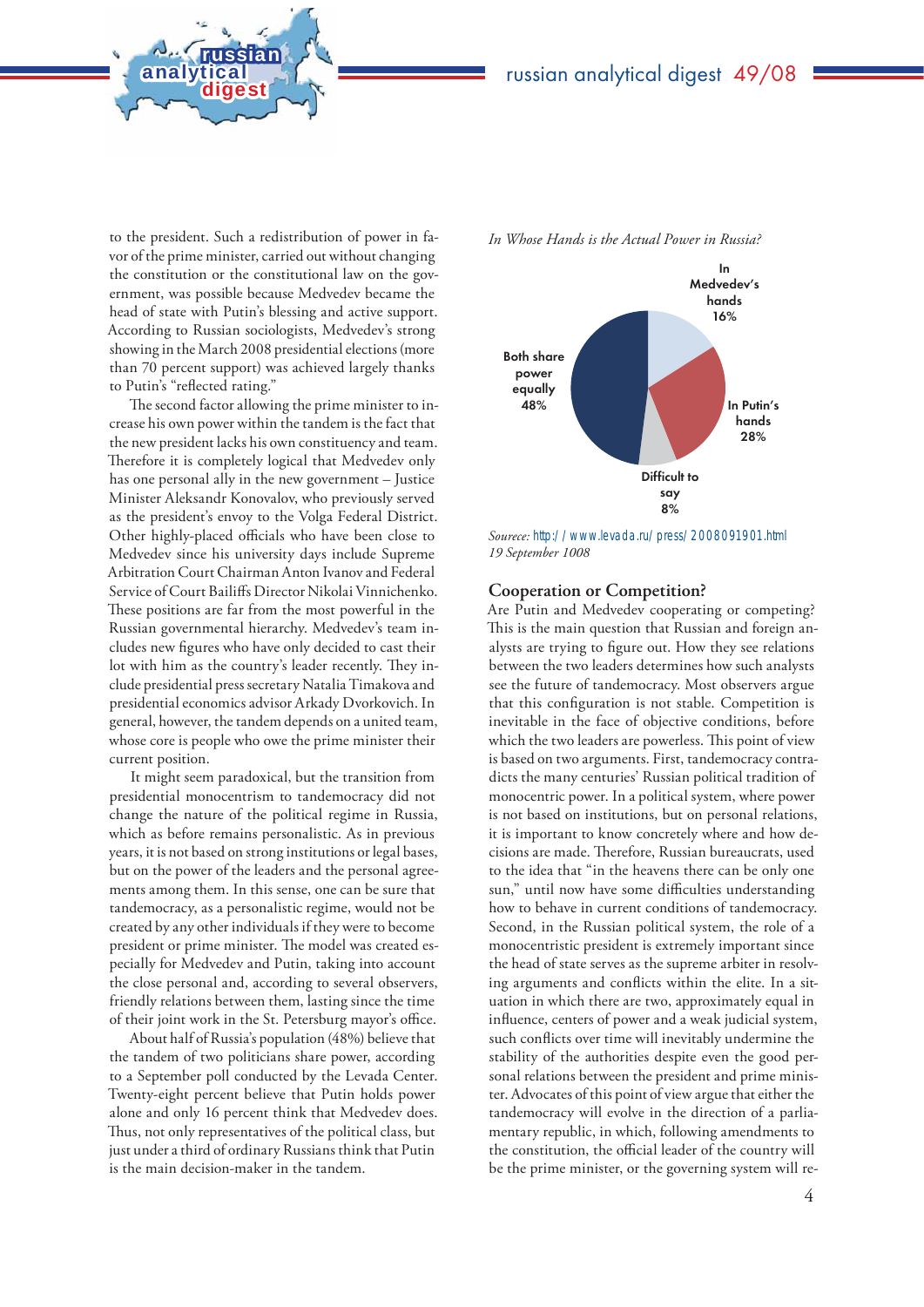turn to the traditional monocentrism. The second scenario could be realized if Putin, using his current leadership in the tandem, returns to the post of president in the next round of elections, which could be called ahead of schedule, or if Medvedev, drawing on his constitutional rights and power, gradually concentrates real power in his hands.

**analytical<br>digest** 

russian

A smaller group of analysts argue that the base principle is cooperation between the two political leaders. Therefore this system will be changed only when Medvedev and Putin jointly decide that it has served its purposes. Most likely, this will happen sometime in the middle of the current presidency, when Medvedev as a political leader starts to gain experience and gradually forms his own political team. Or, recognizing that he did not succeed in managing the country, decides not to seek a second term.

In terms of today's practice of cooperation, both politicians prefer to act in agreement on the key questions of domestic and foreign policy. But this does not mean that Medvedev does not have his own position or that he is not seeking to get out of the shadow of his powerful predecessor in the presidential post. As is well known, when Medvedev entered the Kremlin, a part of the political and business elite, which supports moderate positions, tied their hopes for liberalization to his approach for strengthening law and the legal system in the life of the country. Medvedev understands that the positive expectations associated with him will not last long. In contrast to Putin, Medvedev does not have a reserve of time for gradually concentrating power in his hands and assembling his own team. Putin's predecessor, Boris Yeltsin, left the Kremlin forever. But Medvedev's predecessor remained in power at the zenith of his popularity and influence; therefore if the current president does not prove himself as an independent figure, then it is entirely possible that Putin will return.

But the ability of Medvedev to become Russia's unified leader are limited by informal agreements about the division of power, the lack of a deep bench of personnel, and an absence of other resources.

In a difficult situation when, on one hand, it is necessary to demonstrate an effort toward attaining greater independence and, on the other, there are no resources to actually do this, Medvedev chose a flexible tactic, which could prove effective. Avoiding any public disagreement with the prime minister, he began to formulate his own agenda and began to build his own "bureaucratic platform" for moving it forward in political and business circles. Medvedev set out this agenda in such a way that the socially active part of the popula-

tion would see it as the firm intention of the new president to implement reforms oriented toward democratization. The president formulated two major tasks. The first involves restoring in the country an independent judicial branch and channeling social processes in Russia onto a legal track. Although Medvedev never used the term "rule-of-law government," no one doubts that he is pushing the country in this direction. The second task is one of the most difficult battles in Russia today – combating corruption. Medvedev ordered the drafting of a special program to address this issue. It formed the basis for a set of bills, which has been introduced to the State Duma. The distinguishing characteristic of this program is that it defines the main cause of Russia's widespread corruption and its enormous scale the fusing of the state apparatus and business and the massive involvement of bureaucrats in business activity. Therefore, the key solution proposed by Medvedev is the separation of the state and business. Observers are united in the belief that if the president's agenda is even partially realized, it will give a powerful impulse to changing the existing political and social-economic systems, which many call bureaucratic authoritarianism, in favor of a more open model, based on the principles of competition.

At the same time, Medvedev has allowed himself, in very cautious terms, to disagree publicly with Putin's activity in some instances. Thus, at the end of July, when the prime minister's sharp criticism of the Mechel metal company caused a panic in business circles and led to the sharp reduction of its capitalization, Medvedev let it be understood that he did not agree with Putin's position, calling on the state apparatus not to "give business nightmares." In the end of September, when the international financial crisis reached Russia, Medvedev expressed dissatisfaction with the way that the government was battling with the crisis. In doing so, the president pointed out the ineffectiveness of micro-managing the country, when all decisions are concentrated in one center, and their realization is carried out not through institutions, but through trusted individuals. It is no secret that this system came into being during Putin's presidency.

Nevertheless, all Medvedev's efforts to gain greater independence, whether through his political-legal initiatives or formulating positions separate from the prime minister on key questions of domestic policy, remain incomplete. There is no serious movement in his plans to strengthen the independence of judges. Likewise, there are serious concerns that the substance of Medvedev's proposals for combating corruption to a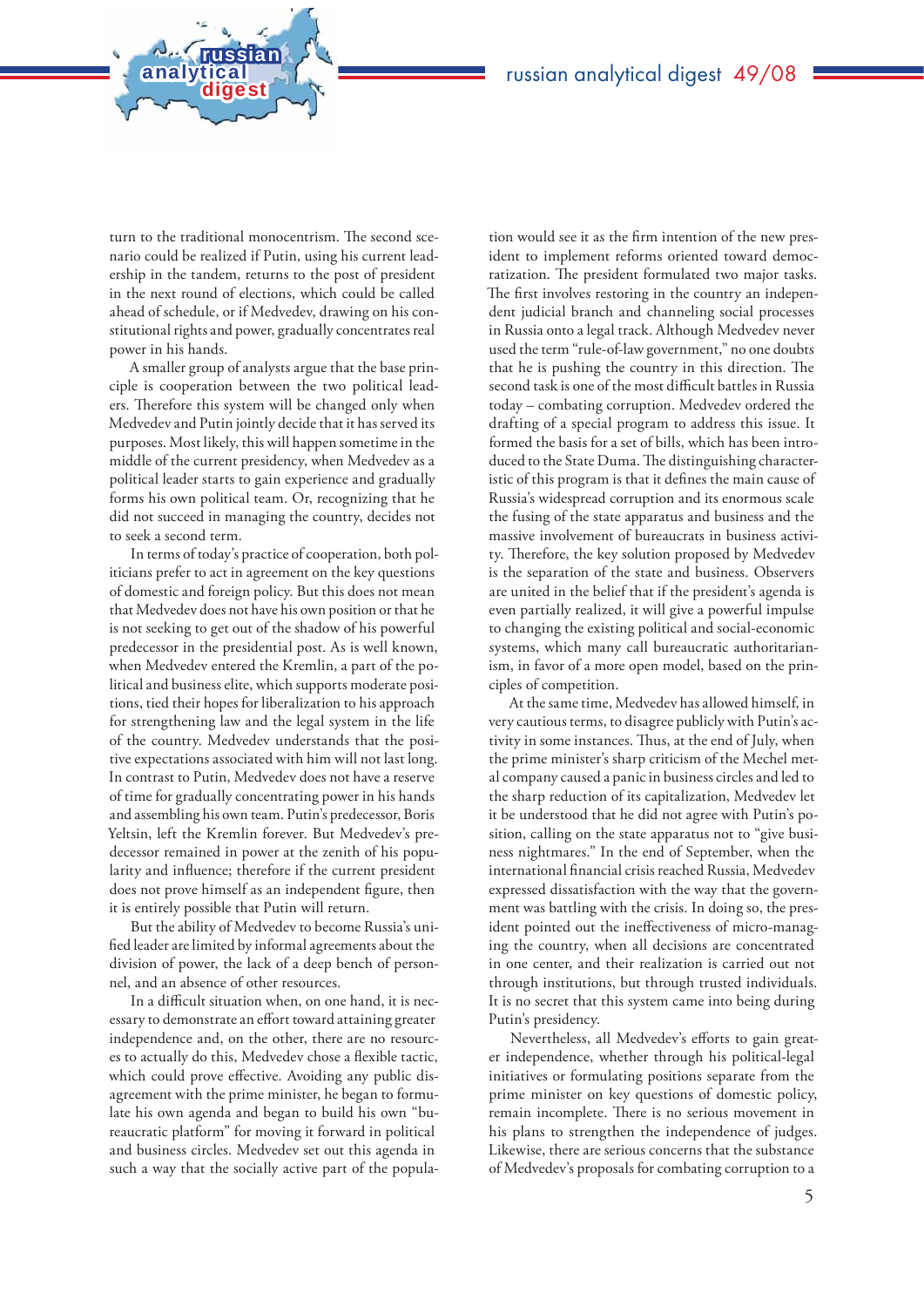significant degree will be hollowed out under the pressure of influential interest groups working to maintain that status quo. The state's administrative apparatus has not weakened its pressure on business and the country is managed in the old way through an ineffective and corrupt bureaucratic hierarchy.

**analytical<br>digest** 

russian

In this way, Medvedev succeeded in strengthening his popularity and authority, both in society and the elite during the course of the August conflict with Georgia and in the process of the conflict resolution process that followed it. Medvedev was the one who made the extremely important announcement on national television about the beginning of the military operations against Georgia on August 8 and about recognizing the independence of Abkhazia and South Ossetia on August 26. Medvedev represented Russia in the difficult negotiations about peacefully regulating the conflict around Georgia with French President Nicolas Sarkozy, who headed the European Union intermediary mission. Nevertheless, these actions did not prevent Russian observers from claiming that Putin made all the key decisions regarding the Russian-Georgian conflict during this period or that they were made under his strong influence. Many analysts began to describe Medvedev as a "military president," given his lack of a desire to distance himself from, or express disagreement with, Putin's tough line in Russian foreign policy, who no longer would be able to carry out a policy of liberalization. However, in one of the speeches after the conflict, Medvedev indirectly criticized this position, confirming his intention to carry out the agenda he laid out shortly after his inauguration.

#### **Instead of a Conclusion**

It is possible that the informal agreements about the division of responsibilities will last until Putin feels that the new president is politically strong and has formed

his own team with which he will be able to carry out the policies of his predecessor. Then Putin will leave the stage with the feeling that he has carried out his job and transferred the leadership of the country to reliable hands. Or the prime minister could decide that without his participation as the single leader of the country, the power system will not function effectively. However, the financial crisis, which many predict will be difficult for Russia's economy and social situation, could change the developing relations of cooperation and competition among the president and prime minister. How relations develop between society and the power elite during the course of the crisis and whom public opinion and the elite blame for the crisis will depend greatly on the relations within the tandem. By the middle of October, the president had taken a more profitable position in the public sphere than the prime minister. Medvedev, using his constitutional opportunities, did not participate in day-to-day management of the economy and focused on the problems of global politics and conflict resolution in the Caucasus. Combating the financial crisis and its consequences remained the job of the government. Not coincidentally, several media outlets that traditionally support Putin began to advise him to resign in order to save his political influence and popularity. They feared that the negative and protest mood which will inevitably grow in the country due to the crisis would have an adverse impact on his authority. There is no doubt that Putin will not follow these recommendations. Nevertheless, the future of the tandem in conditions of the crisis will be more indeterminate and dependent on many factors, including opportunistic ones. It is possible that cooperation will increase if both leaders conclude that the new situation is dangerous for them both. It is also possible that competition will increase if dissatisfaction with the coming difficulties is focused on one of them.

#### *About the author:*

Andrey Ryabov is Deputy Director of the Center for Political Science Programs at the Gorbachev Foundation in Moscow.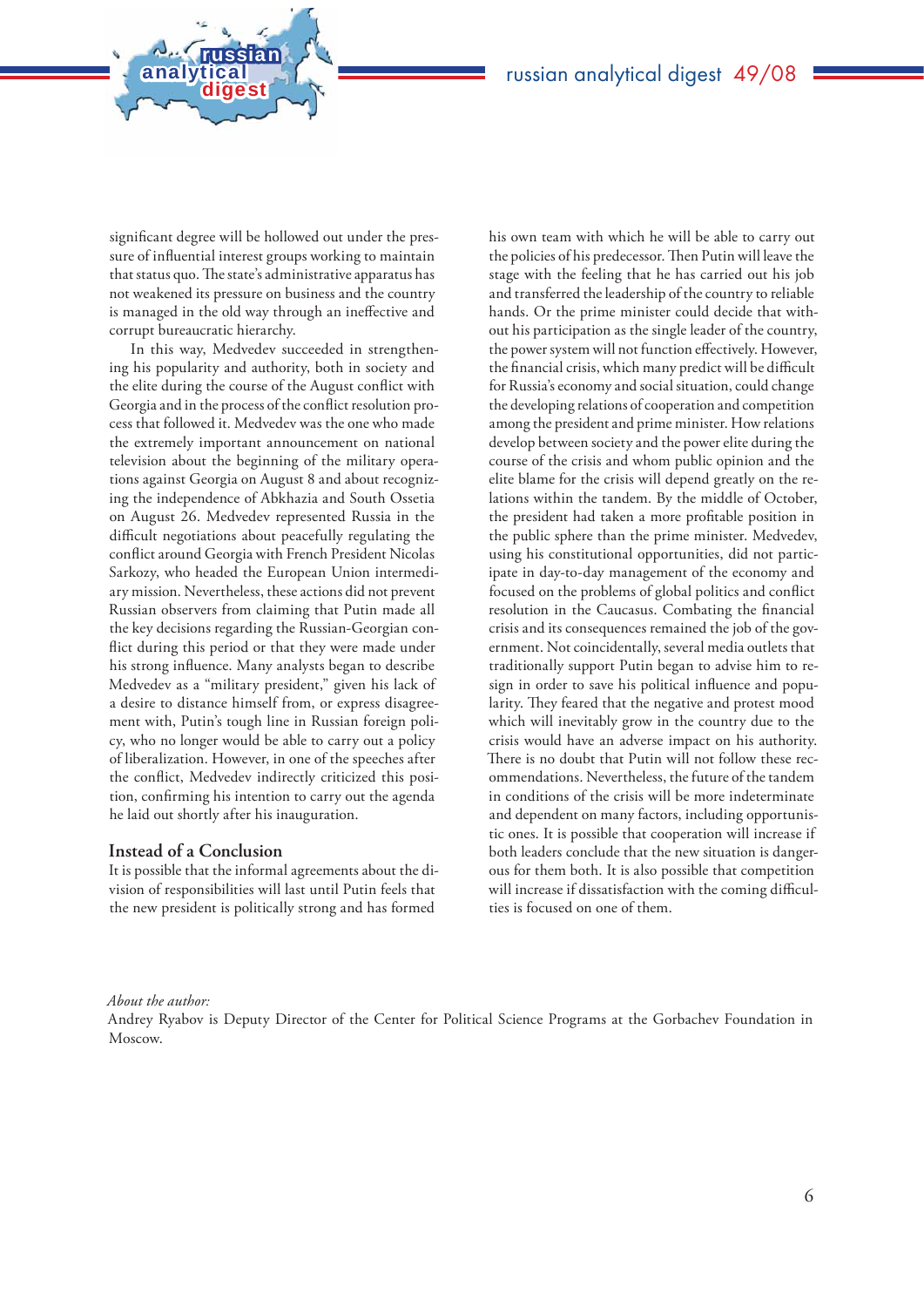

# russian analytical digest 49/08

Opinion Poll

## **Who Holds Power?**

**Who Holds Real Power in Russia?\***



*\* From December 2007 to May 2008, the question was formulated: who will hold actual power in Russia after the election of Dmitry Medvedev as President?* 



**Is Medvedev Continuing the Policies of Putin or Are His Policies Completely New?\***

*\* From December 2007 to May 2008, the question was formulated: will Medvedev continue Putin's policies or will he pursue completely new policies? Source: Opinion polls conducted by the Levada Center,* http://www.levada.ru/press/2008091901.html *19 September 1008*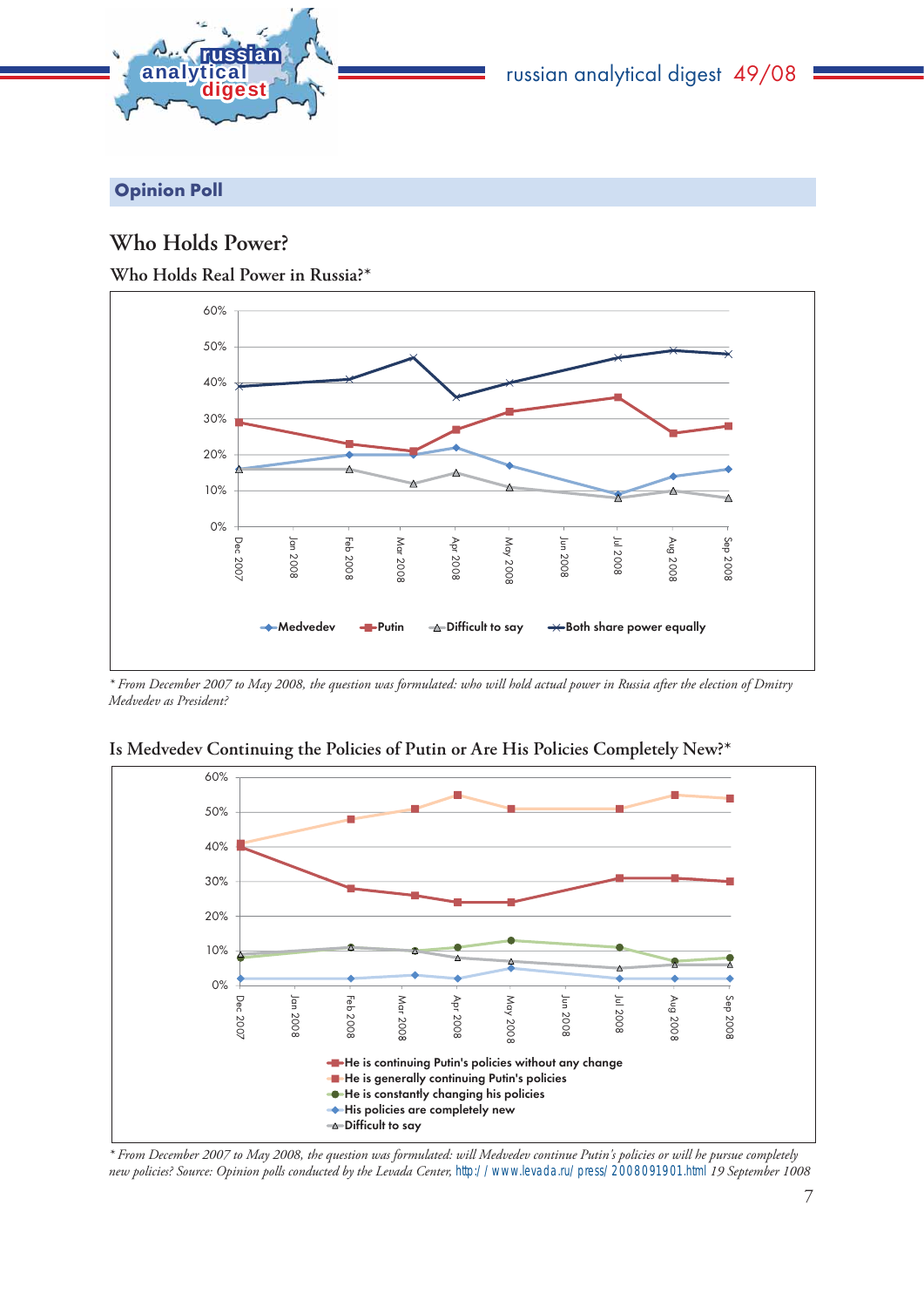

## Analysis

# **Russian Political System Faces Significant Challenges Dealing with Economic Crisis**

By Robert Orttung, Washington

### **Abstract**

The recent drop in oil prices and the global financial crisis present difficult problems for Russia's political system. The concentration of power makes it possible for Russia's leaders to respond quickly. However, without input from a wide range of social groups, it is not clear that the leaders will choose the most appropriate policies or be able to implement them efficiently.

#### **Global Economic Environment Th reatens Russia**

The Russian political system will be deeply tested by the current global economic crisis. The legitimacy of the current leadership is based on performance. Prime Minister Vladimir Putin and President Dmitry Medvedev depend on steadily improving living standards among the population to maintain the stability of the political system that Putin has put in place. Russia's leaders have basically made a social compact with the population that they will improve living conditions in exchange for unlimited power and wealth for a small circle of elites. Now the situation will change as the global financial crisis takes hold, slowing or halting economic growth and threatening the stability and gradual progress Russians have come to expect. It is an open question whether the current leaders will be able to maintain their legitimacy if economic conditions start to deteriorate. Of course, short of street protests, ordinary Russians have no real way of directly influencing the political system.

Despite the rhetoric of Russia's leaders that the crisis will not affect Russia the way it has other countries, the global downturn is having a two-fold impact on Russia. The first and most obvious impact for Russia is the rapid drop in the price of oil, from almost \$150 a barrel in July to less than \$65 on October 24. Russia cannot affect oil prices in the international market on its own and is greatly influenced by the ups and downs of the global market. Unlike most countries in the West, Russia is an energy exporter and relies heavily on income from oil and natural gas sales. Sales of energy accounted for nearly 65 percent of Russia's total exports in 2006 and represented 37 percent of federal budget revenues in 2005. In recent years, Russia has used its oil income to finance a dramatic increase in imports from Europe. Russia exported 143.5 billion euros worth of energy and raw materials to the European Union (EU) in 2007, while the EU shipped 89 billion euros worth of manufactured goods (machinery, transportation, equipment), food and live animals to Russia that year.

The current Russian budget is based on expectations that oil will sell at \$70 a barrel. Prolonged prices below that level mean that the budget and trade balance will drop into deficit. Additionally, there is enormous pressure on the ruble, whose rise against the dollar has been touted as a sign of Russia's strengthened position against the US. While Russia has more than \$500 billion in cash reserves to address these problems, it is burning through this money quickly.

The second problem is that the international credit crisis is having a major impact on Russia since many of its banks and natural resource businesses are heavily in debt. As credit dries up, businesses are no longer able to operate, suggesting future losses of jobs and lower salaries, a prospect that is haunting the entire international community. In Russia, companies working in construction, real estate and retail trade are already in trouble.

#### **Inefficient Political Centralization**

Since coming to power, Putin has put in place a system of state capitalism. He has sought to reduce as much as possible the power of Russia's most powerful businessmen. After he drove two of the dominant Yeltsin-era oligarchs into exile and imprisoned a third, the rest of the economic elite fell into line. At the same time, Putin has brought key parts of the economy back under state control after its privatization during the 1990s, particularly the oil sector and key manufacturing units, such as automobile production. The global financial crisis will make it possible to extend state control over the economy even further. To a much greater extent than elsewhere, Russia's economy is concentrated in the hands of a few key individuals. Many of the most prominent businessmen need state bailouts now and will have to give up even more control over their assets to the state to secure them. Several of the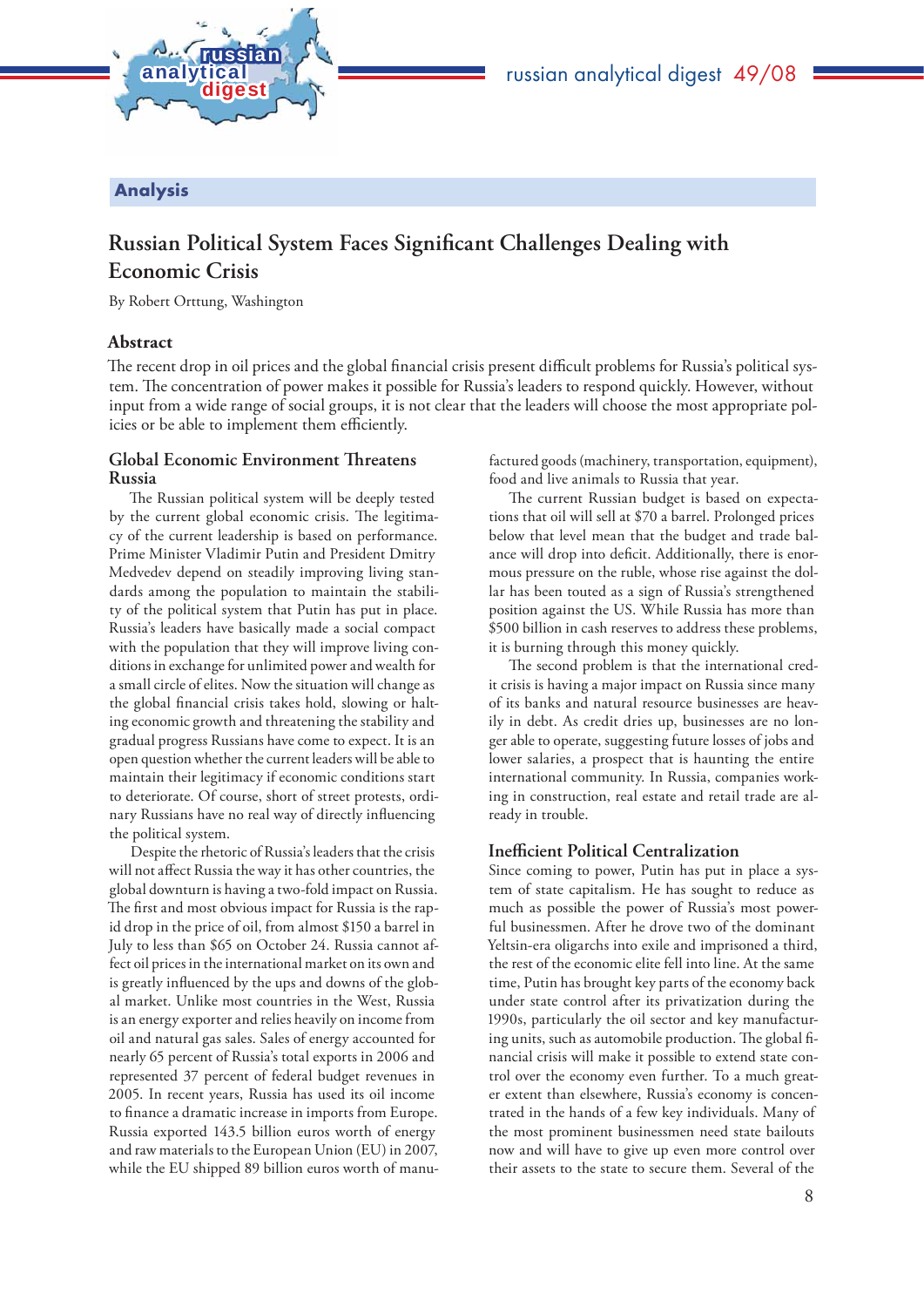oligarchs have lost more than 60 percent of their net worth and are hoping to gain access to some of the \$200 billion in government support Putin plans to hand out through Vnesheconombank, where he chairs the supervisory council.

**analytical<br>digest** 

russian

The ever increasing state dominance of the economy threatens to further reduce the efficiency with which Russian companies operate. The inability of state companies to operate effectively was already apparent among oil companies as the state began to play a greater role in this sector. In fact, investment capital was starting to flee Russia many months before the extent of the crisis became apparent in the Fall, largely because of concerns that Russia would not be able maintain current levels of energy production. The Russian stock market has been steadily declining since May.

The growing state dominance of the economy creates fertile grounds for increasing corruption. In its 2008 Corruption Perceptions Index, Transparency International ranked Russia 147 out of the 180 countries that it examined. The inability to address the problem of endemic corruption was a key legacy that President Putin passed to his successor. Upon taking office, Medvedev promised to deal with the issue as well as the "legal nihilism" that went with it.

Putin has not just sought to exert control over the economy. He has spread his favored system of top-down control throughout all aspects of Russian life. He has closed off pluralism in Russian elections, sharply curtailed free speech in the media, reduced the possibility for action in civil society and made it extremely unlikely that any campaign against corruption will be effective. The main result of these policies has been to significantly reduce the possibility of any bottom-up solutions to the problems that Russia now faces. If Russia is to address the current crisis, its leaders will have to do so drawing on the political and intellectual resources at the top of the system.

#### **Manipulated Electoral Processes**

Russia has not created a system for transferring power from one set of leaders to the next. The December 2007 parliamentary elections and the March 2008 presidential elections were largely stage-managed affairs with pre-determined results. Fearing another negative report, Russia set conditions that made it impossible for the OSCE to monitor them effectively. The electoral process is not serving the function it would in a healthy democracy by bringing new leaders and ideas to the fore.

Control over elections extends down to the regional level. Putin cancelled direct governors' elections in

2004, creating a situation in which governors now seek to serve the Kremlin rather than their constituents. The situation in St. Petersburg is a case in point. There Governor Valentina Matvienko has been in office for more than five years. Since the Yabloko party was disqualified from the city's 2007 Legislative Assembly elections on a technicality, there has been little public criticism of the governor's policies. Now public life in the city is characterized by a lack of free speech and political homogeneity.

The situation is no different in regional legislative elections. Russia held its latest round of regional elections on October 12 and parties that did not have representation in the State Duma effectively were not allowed to compete at the regional level. United Russia dominated the elections. The Kremlin is essentially purging the field of alternative parties. Regional legislatures filled with party loyalists will be able to do little more than pass along instructions handed down from Moscow. Such obsequiousness will not be very useful in times of economic crisis, as the Moscow Carnegie Center's Nikolai Petrov pointed out in a recent analysis. With weak ties to the local community, these representatives will not be able to advocate for the ideas and interests of the local population.

#### **Stunted Civil Society**

Putin's centralization of political power has made civil society increasingly irrelevant. What could be an incubator of new policy ideas has largely been suffocated or co-opted. The extensive Kremlin control over elections means that political parties independent of the Kremlin have an increasingly smaller role to play in society. Opposition has essentially become meaningless.

The most recent example is the disappearance of the Union of Right Forces (SPS). On October 2, the SPS political council voted to disband the party in its current form, give up its oppositional character, and merge with other smaller parties into a pro-Kremlin "liberal" party. By the middle of October, there were 14 registered parties in Russia, down from 35 two years ago. New SPS chairman Leonid Gozman told Ekho Moskvy that "it is impossible to create a party without cooperating with the authorities under the existing totalitarian regime." SPS no longer has any independent sources of financing, forcing former leader Nikita Belykh to quit. The party has had little popular support in recent years and was no longer represented in parliament. Russia now essentially has a 1.5 party system, focused mainly on Putin's United Russia and a handful of smaller pro-Kremlin parties.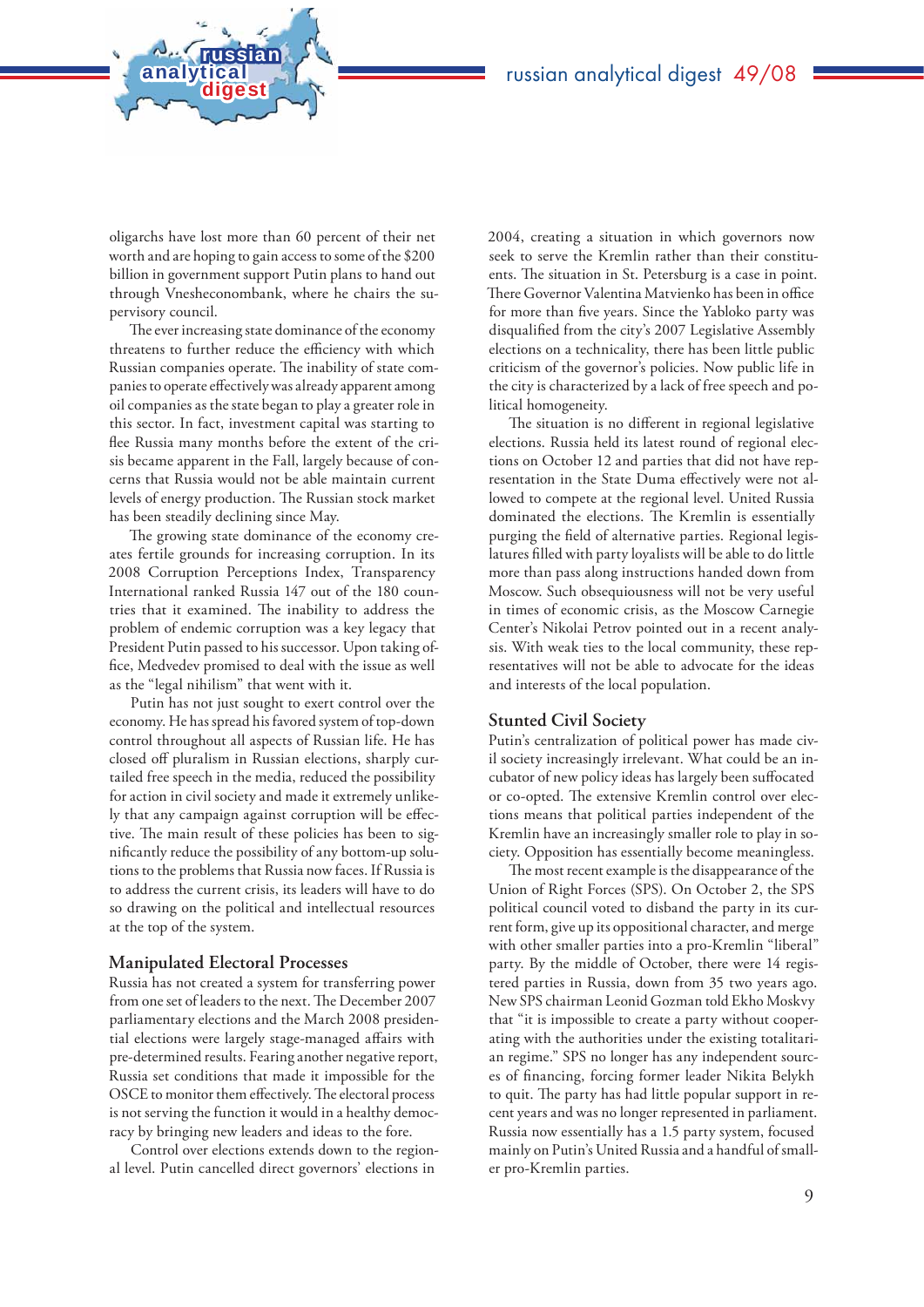At the same time, some of the most interesting opposition groups that have appeared in Russian society in recent years have since been co-opted by the government, as Floriana Fossato and colleagues argue in the recent publication *The Web that Failed*. A prime example is Svoboda vybora (Free Choice), an association of automobile enthusiasts which was created as a reaction to the proposed government ban on right-hand drive vehicles. The group evolved into a broad-based social movement that challenged the legitimacy of government policy making. The height of the movement's activity was a nation-wide protest on May 19, 2005, against the proposed ban. The organization subsequently set up a website (19may.ru) that brought together automobilists all over the country. The organization peaked as a grassroots protest movement in 2005 and 2006 and since then Vyacheslav Lysakov, the group's leader, has shifted to working with the government from the inside. The organization now provides advice to the government on car safety issues, but no longer functions as an organized grassroots opposition movement.

**analytical<br>digest** 

russian

### **Constrained Media**

The situation is no better with the media. Reporters without Borders ranked Russia 141 out of 173 countries in the 2008 Press Freedom Index, citing continued violence and harassment of journalists. The global economic crisis shows that the state will continue to use its control over television to promote short-term political goals at the cost of free-flowing information and informed discussion about the challenges that the crisis poses to Russian society.

.<br>The state-controlled and affiliated media cover the financial crisis in the rest of the world in detail, including describing the measures that foreign governments are taking to address the problems. However, they often skip coverage of the most severe impacts on Russia. The media has avoided using phrases such as "crisis" and "collapse" when discussing the situation inside the country. For example, state television did not cover the 19 percent drop in the Russian stock market on October 6. Internet forums pointed out that Russia's officials were happy to discuss other countries' problems, but not their own. Under such conditions, people lose faith in their leaders.

In some ways, Internet usage has helped to compensate for the crackdown on the media since it frequently hosts a free-flowing discussion of important policy issues. Russia has 2.6 percent of international blogs, but these blogs account for 11 percent of blog entries, meaning that the Russian users write more than others

do. The Russian bloggers also tend to have more friends than bloggers in the US and Europe, with many having more than 1,000 such links. For many Russians, on-line engagement is their primary form of community since they are not likely to be involved in clubs off-line.

While politicians frequently call for greater controls over the web, such extensive oversight has not yet been implemented. In April Medvedev blocked a bill that would have closed down media outlets on libel grounds. But controls do exist: a government decree requires all telecom companies and Internet service providers to install equipment at their own expense which allows the Federal Security Service unrestricted monitoring of all communications, phone calls, text messages, and e-mail, without the service provider or user knowing about it. Under these conditions, agencies can trace specific individuals if they want, but they cannot control the entire Internet.

Unfortunately, the Internet has yet to live up to the high expectations of those who thought that its online forums and discussions would translate into offline policy solutions and political action. The Internet brings together those who are already disposed to work together. Most sites do not reach out to the uncommitted. Moreover, often rather than serving as a grassroots mobilizer, the Internet has become an effective tool in the state arsenal to consolidate power and spread messages of stability among the people who use the web. State propagandists also pay bloggers and others to disrupt discussion in opposition forums using abusive language and obstructions or acting in concert to prevent some issues from reaching important audiences. This reasonably sophisticated form of manipulation avoids the overt censorship of the Chinese model, making it possible for the Russians to claim to outside observers that they respect the freedom of expression. The government pays a lot of attention to the blogosphere, spending millions of dollars a year to exert control over it. Such attention suggests that the government takes it seriously.

#### **Pervasive Corruption**

Upon coming to office, Medevedev announced that one of his priorities would be combating corruption. New legislation that the government has introduced for discussion in the State Duma includes definitions of corruption and conflict of interest, a step forward for Russian law. The main innovation of the law is that public officials and their families have to publish their incomes, and they cannot work for companies that they did business with as public officials for two years.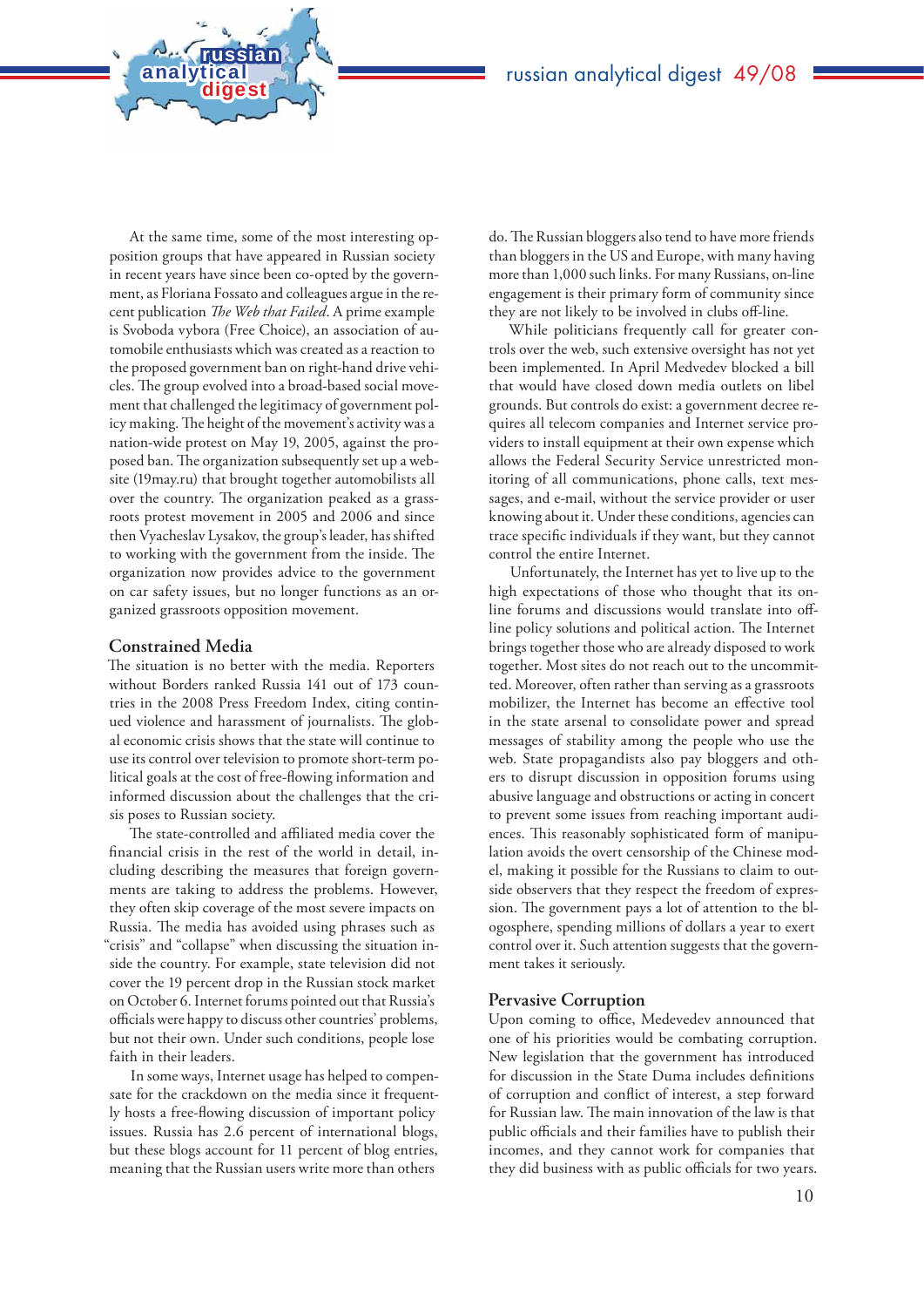

Nevertheless, in current Russian conditions, critics like Indem's Georgy Satarov argue that the current campaign against corruption is no different from previous ones: it is simply a way for one group to grab money from another. The laws stiffen penalties for those offering a bribe, not those willing to accept them. Moreover, the law does not mention classified budgets. Usually, the more classified a budget, the more susceptible it is to corruption.

**analytical<br>digest** 

russian

A real battle against corruption will not be possible in Russia before citizens have much better access to information about what the state bodies are doing, as a recent report from the St. Petersburg-based Institute for Information Freedom Development makes clear. It argues that despite the active development of legislation in the area of freedom of information, current laws do not provide legal means and mechanisms for interested citizens to gain access to information about the activities of official agencies. As a result, interested individuals experience difficulty in realizing and defending their

right to gain access to such information. Today they are not privy to a satisfactory amount of information. Without access to this information, the battle against corruption will be nothing but empty words.

#### **Conclusion**

With its current state system, Russia has the potential to react quickly to the global financial economic crisis. Power is concentrated and there are few opportunities for those opposed to obstruct the leadership's policies.

The question, however, remains if the leadership will be able to select and implement an effective set of solutions. By concentrating power and shutting off discussion of the topic, Russia's rulers have deprived themselves of a free-flowing debate about all the issues that incorporates broad social input. Given the low efficiency of past state interventions into the economy, there are plenty of reasons to be skeptical that the current leadership will be able to respond in a manner that will both address the problems and serve society's interests.

#### *About the author*

Robert Orttung is a senior fellow at the Jefferson Institute and a visiting scholar at the Center for Security Studies of the Swiss Federal Institute of Technology.

#### *Suggested Reading*

- Institut Razvitiya Svobody Informatsii, Fond Svobody Informatsii, *Natsional'nyi doklad o dostupe k informatsii o deyatel'nosti organov vlasti v Rossiiskoi Federatsii* , September 2008, http://www.svobodainfo.org/info/ page?tid=633200206.
- Floriana Fossato and John Lloyd with Alexander Verkhovsky, The Web that Failed: How opposition politics and inde*pendent initiatives are failing on the internet in Russia,* Oxford: Reuters Institute for the Study of Journalism, 2008, http://reutersinstitute.politics.ox.ac.uk/publications/the-web-that-failed.html.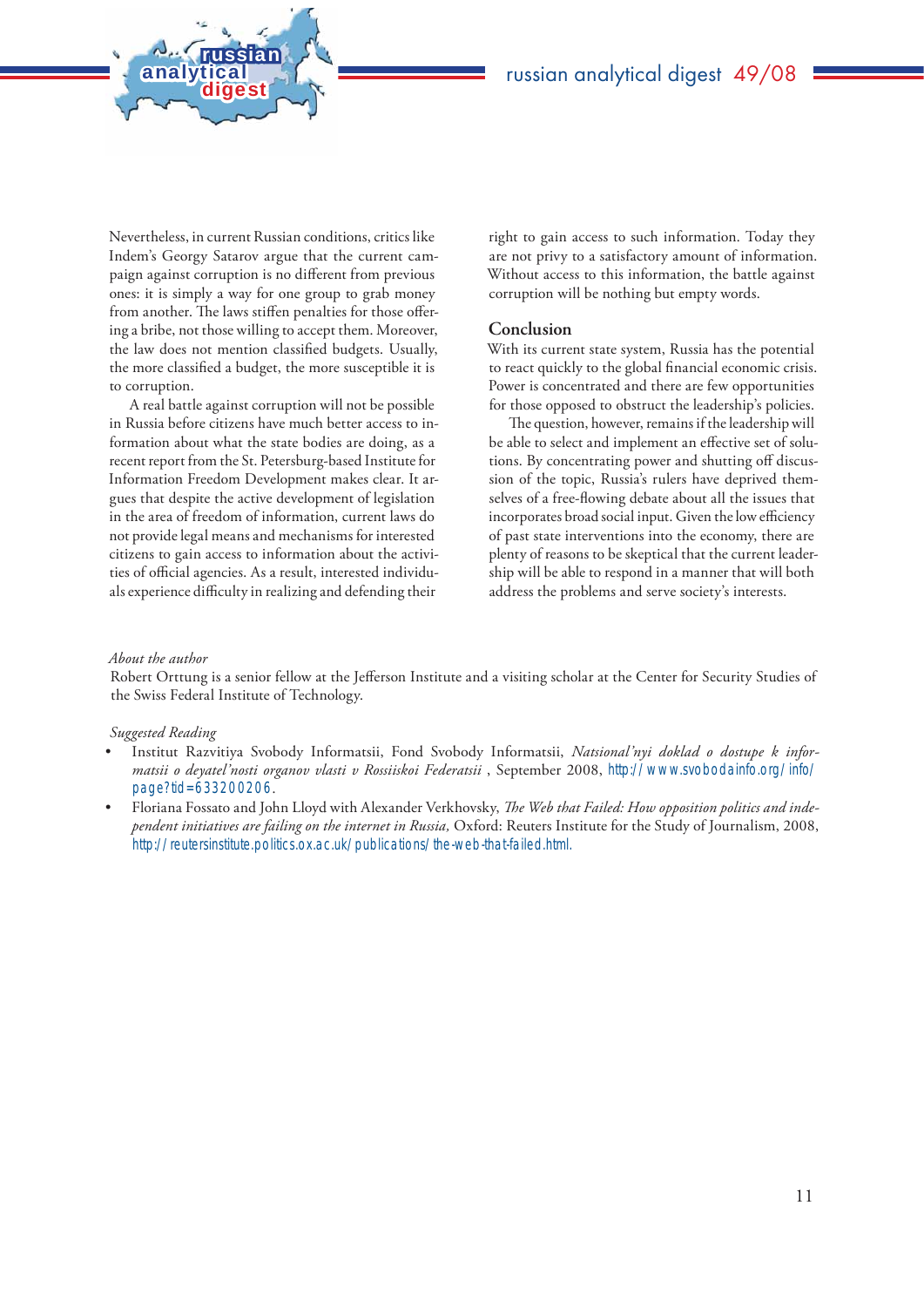

## Opinion Poll

## **Trust in Government and Politics in Russia**

**How Do You Rate the Work of Putin/Medvedev as President of Russia?**



*Sources: opinion polls conducted by the Levada Center,* http://www.levada.ru./prezident.htm; http://www.levada.ru./pravitelstvo.html



**How Do You Rate the Work of the Russian Government?**

*Sources: opinion polls conducted by the Levada Center,* http://www.levada.ru./prezident.htm; http://www.levada.ru./pravitelstvo.html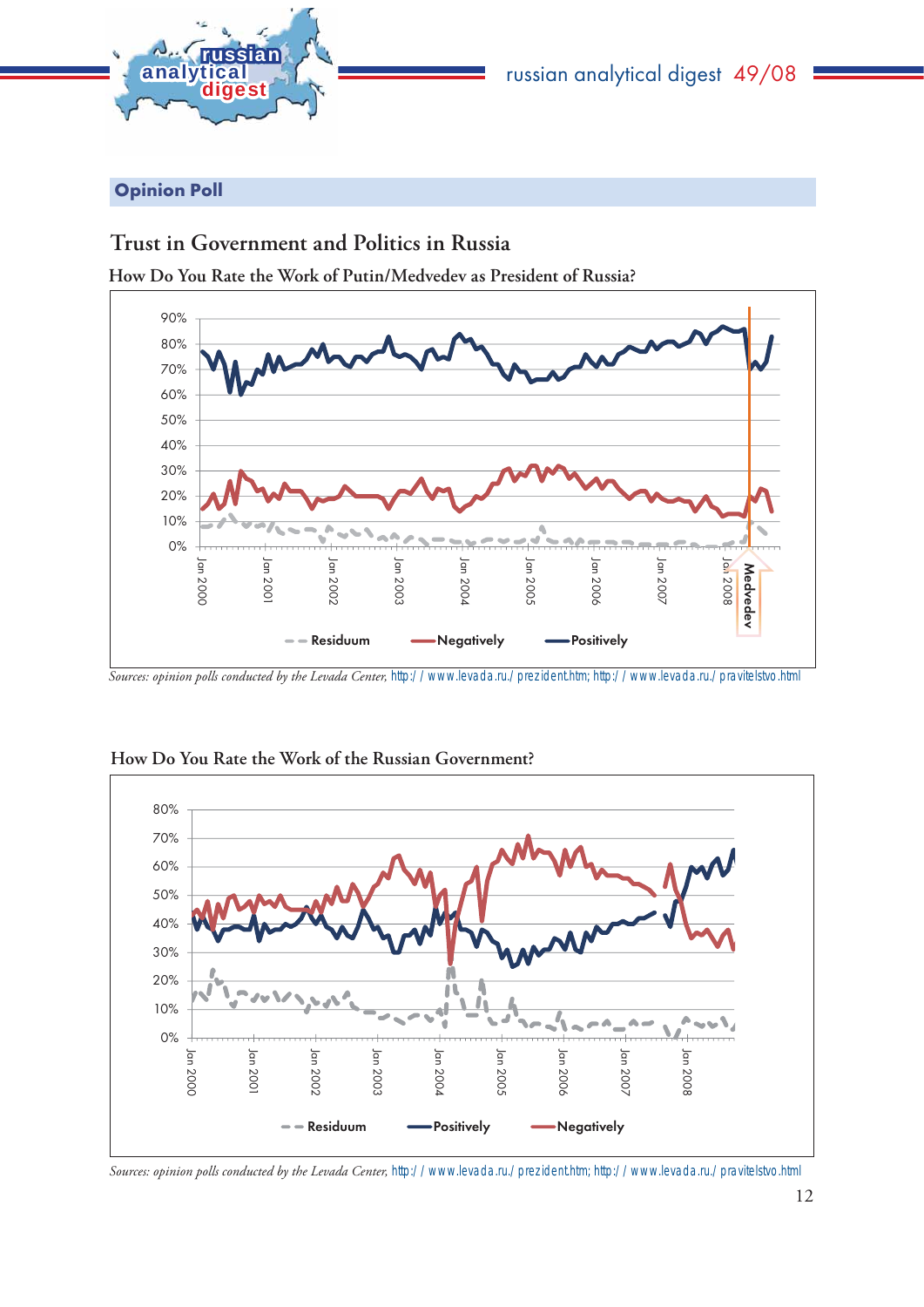analytical<br>digest

**Name 5–6 Politicians You Trust**

Name 5-6 Politicians You Trust



Sources: opinion polls conducted by the Levada Center, http://www.levada.ru./prezident.htm; http://www.levada.ru./pravilelstvo.html *Sources: opinion polls conducted by the Levada Center,* http://www.levada.ru./prezident.htm; http://www.levada.ru./pravitelstvo.html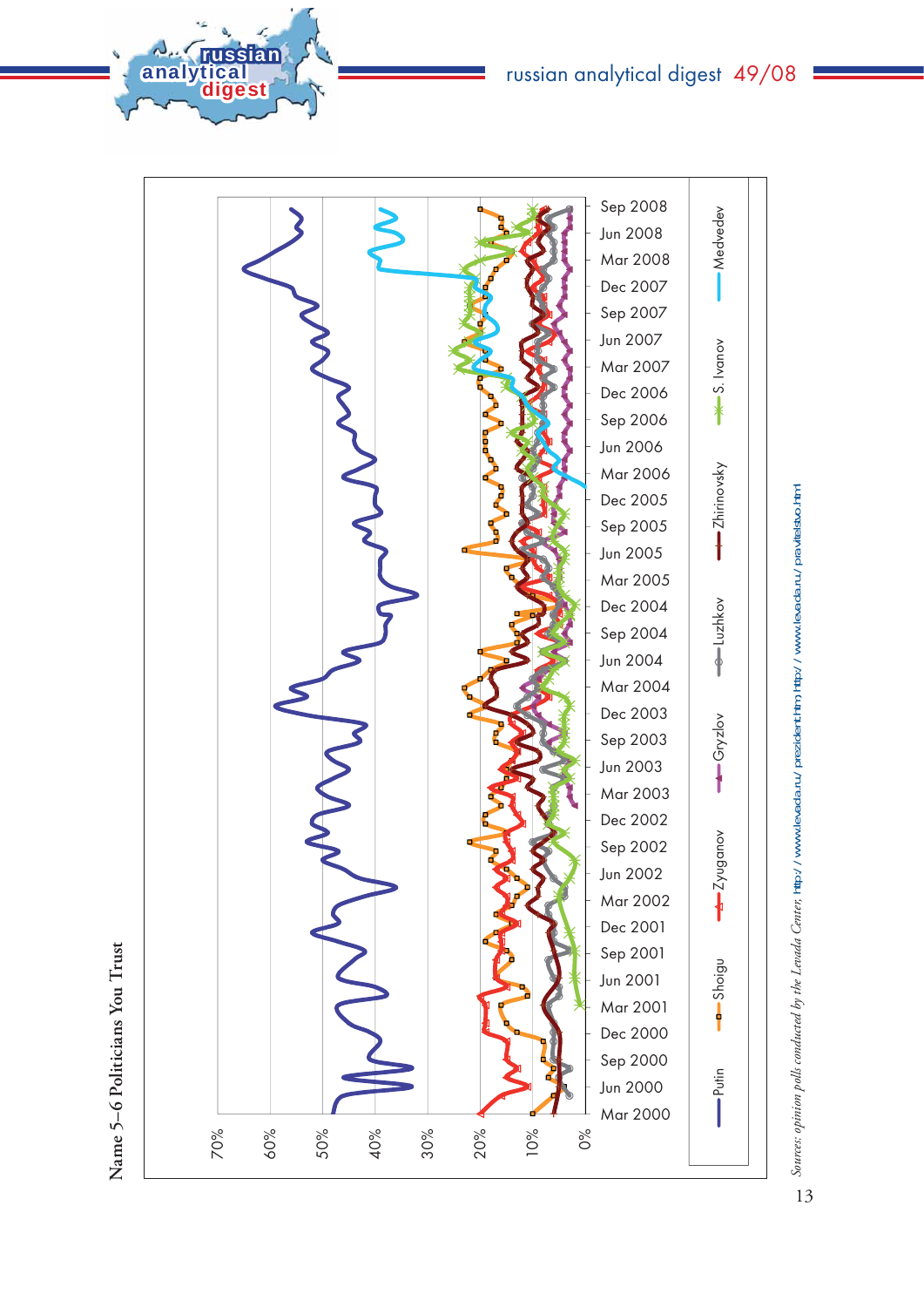

# russian analytical digest 49/08

**Russians' System Orientation**



In Your Opinion, Which Political System is the Best? **In Your Opinion, Which Political System is the Best?**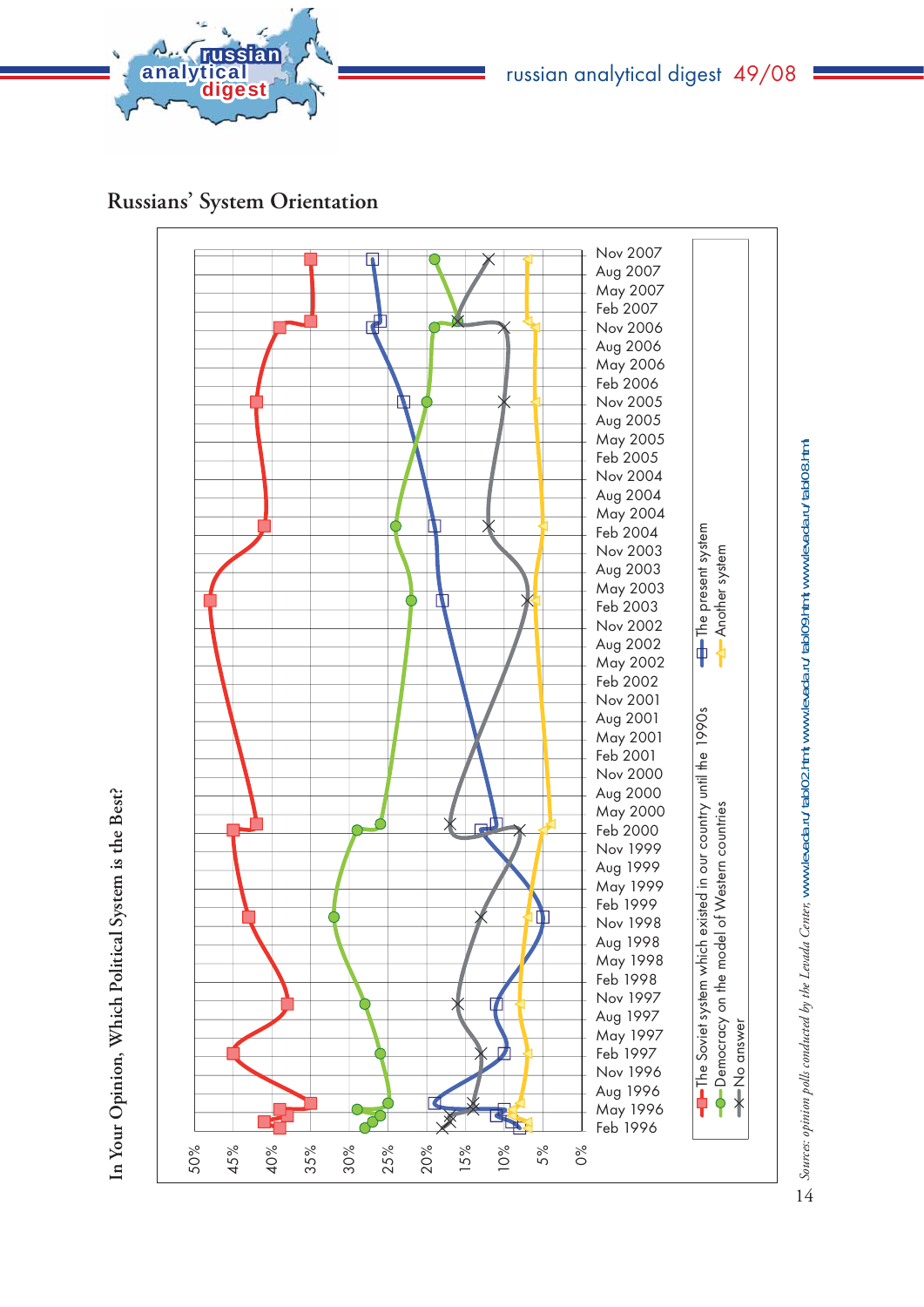Which Economic System Is More Appropriate? **Which Economic System Is More Appropriate?**

**A<sub>na</sub> russian**<br>analytical<br>manalytical



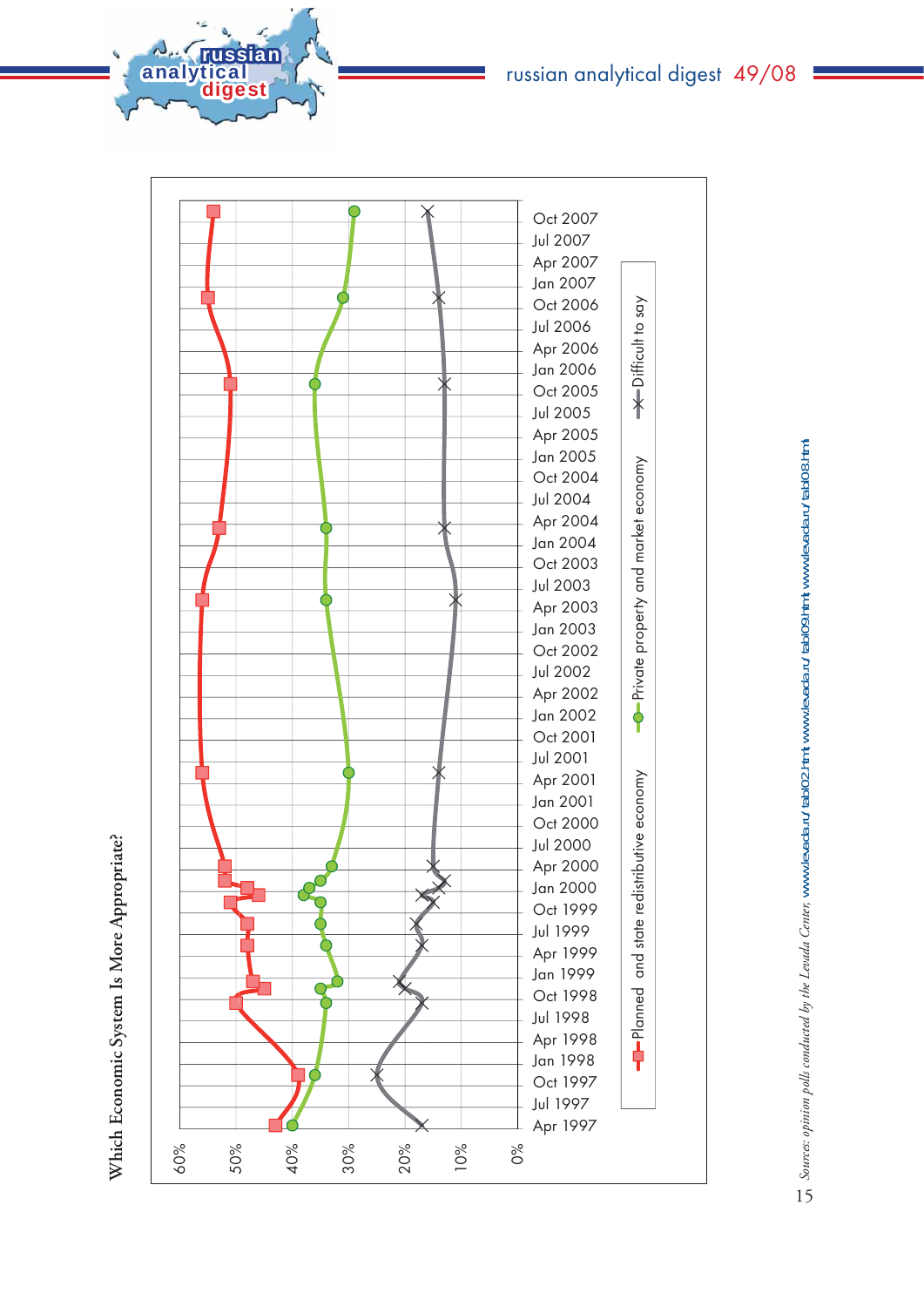

## russian analytical digest 49/08

### About the Russian Analytical Digest

Editors: Matthias Neumann, Robert Orttung, Jeronim Perović, Heiko Pleines, Hans-Henning Schröder

The Russian Analytical Digest is a bi-weekly internet publication jointly produced by the Research Centre for East European Studies [Forschungsstelle Osteuropa] at the University of Bremen (www.forschungsstelle.uni-bremen.de) and the Center for Security Studies (CSS) at the Swiss Federal Institute of Technology Zurich (ETH Zurich). It is supported by the Otto Wolff Foundation and the German Association for East European Studies (DGO). The Digest draws on contributions to the German-language Russlandanalysen (www.laender-analysen.de/russland), the CSS analytical network on Russia and Eurasia (www.res.ethz.ch), and the Russian Regional Report. The Russian Analytical Digest covers political, economic, and social developments in Russia and its regions, and looks at Russia's role in international relations.

To subscribe or unsubscribe to the Russian Analytical Digest, please visit our web page at www.res.ethz.ch/analysis/rad

#### **Research Centre for East European Studies [Forschungsstelle Osteuropa] at the University of Bremen**

Founded in 1982, the Research Centre for East European Studies (Forschungsstelle Osteuropa) at the University of Bremen is dedicated to socialist and post-socialist cultural and societal developments in the countries of Central and Eastern Europe.

The Research Centre possesses a unique collection of alternative culture and independent writings from the former socialist countries in its archive. In addition to extensive individual research on dissidence and society in socialist countries, since January 2007 a group of international research institutes is participating in a collaborative project on the theme "The other Eastern Europe – the 1960s to the 1980s, dissidence in politics and society, alternatives in culture. Contributions to comparative contemporary history", which is funded by the Volkswagen Foundation.

In the area of post-socialist societies, extensive research projects have been conducted in recent years with emphasis on political decision-making processes, economic culture and the integration of post-socialist countries into EU governance. One of the core missions of the institute is the dissemination of academic knowledge to the interested public. This includes regular email service with nearly 20,000 subscribers in politics, economics and the media.

With a collection of publications on Eastern Europe unique in Germany, the Research Centre is also a contact point for researchers as well as the interested public. The Research Centre has approximately 300 periodicals from Russia alone, which are available in the institute's library. News reports as well as academic literature is systematically processed and analyzed in data bases.

#### The Center for Security Studies (CSS) at ETH Zurich

The Center for Security Studies (CSS) at the Swiss Federal Institute of Technology (ETH Zurich) is a Swiss academic center of competence that specializes in research, teaching, and information services in the fields of international and Swiss security studies. The CSS also acts as a consultant to various political bodies and the general public.

The CSS is engaged in research projects with a number of Swiss and international partners. The Center's research focus is on new risks, European and transatlantic security, strategy and doctrine, state failure and state building, and Swiss foreign and security policy.

In its teaching capacity, the CSS contributes to the ETH Zurich-based Bachelor of Arts (BA) degree course for prospective professional military officers in the Swiss army and the ETH and University of Zurich-based MA program in Comparative and International Studies (MACIS), offers and develops specialized courses and study programs to all ETH Zurich and University of Zurich students, and has the lead in the Executive Masters degree program in Security Policy and Crisis Management (MAS ETH SPCM), which is offered by ETH Zurich. The program is tailored to the needs of experienced senior executives and managers from the private and public sectors, the policy community, and the armed forces.

The CSS runs the International Relations and Security Network (ISN), and in cooperation with partner institutes manages the Comprehensive Risk Analysis and Management Network (CRN), the Parallel History Project on NATO and the Warsaw Pact (PHP), the Swiss Foreign and Security Policy Network (SSN), and the Russian and Eurasian Security (RES) Network.

> Any opinions expressed in Russian Analytical Digest are exclusively those of the authors. Reprint possible with permission by the editors. Editors: Matthias Neumann, Robert Orttung, Jeronim Perović, Heiko Pleines, Hans-Henning Schröder Layout: Cengiz Kibaroglu, Matthias Neumann ISSN 1863-0421 © 2008 by Forschungsstelle Osteuropa, Bremen and Center for Security Studies, Zürich Research Centre for East European Studies • Publications Department • Klagenfurter Str. 3 • 28359 Bremen •Germany Phone: +49 421-218-7891 • Telefax: +49 421-218-3269 • e-mail: fsopr@uni-bremen.de • Internet: www.res.ethz.ch/analysis/rad